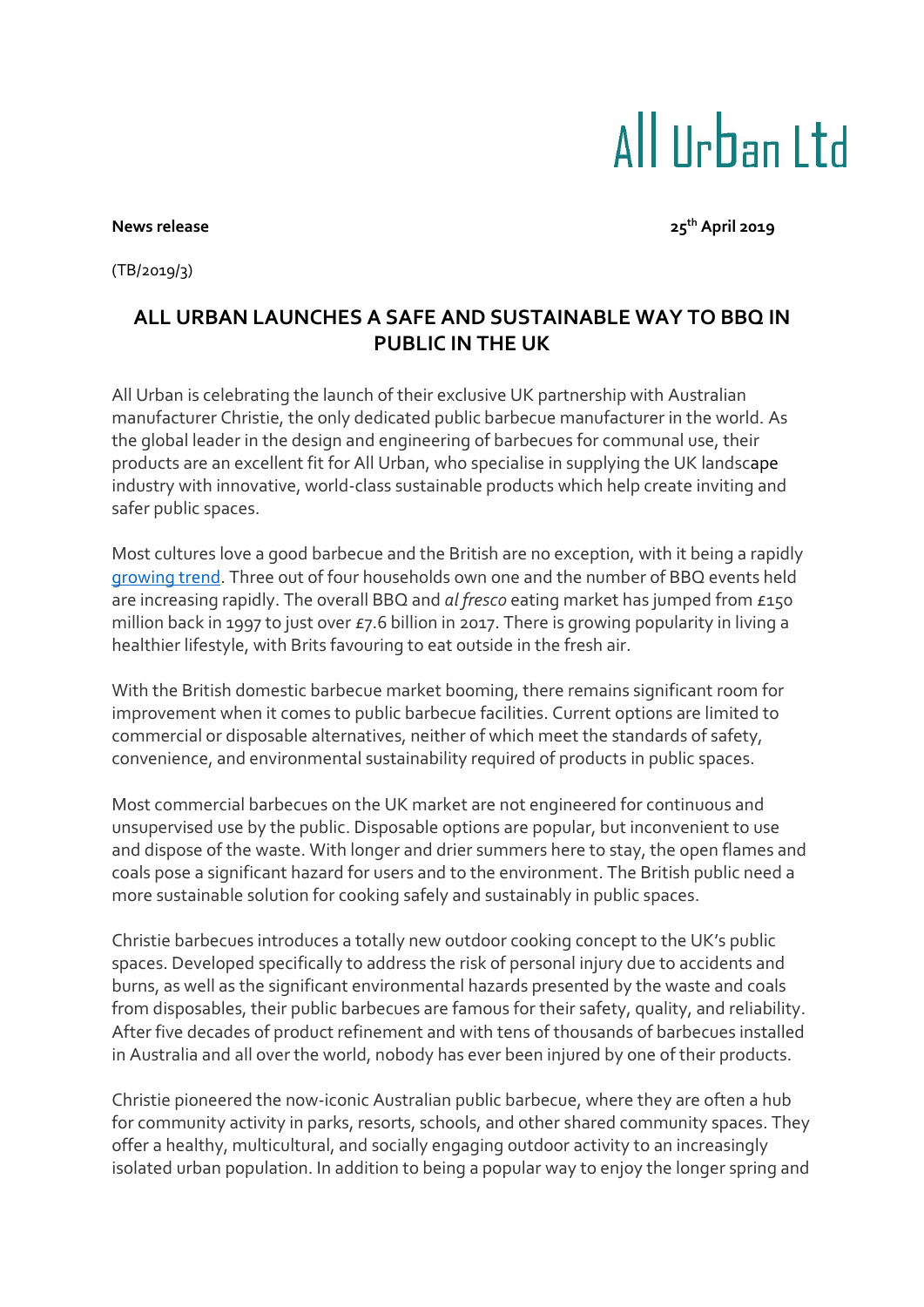summer days, communal cooking facilities encourages cross cultural communication that that is proven to enhance social cohesion. After all, preparing and sharing food brings people together and improves the experience of everyone that lives, works, visits and plays in shared open spaces

Christie barbecues are designed for convenience and simple operation. A start button with 6-second safety delayed turns it on, launching a brief sterilisation cycle to ensure a safe and hygienic cooking surface. Digital technology constantly monitors and maintains the target temperature to ensure that food cooks quickly and efficiently, without stewing or burning. After 20 minutes the barbecue automatically turns itself off. In addition to monitoring the temperature and operational parameters, the barbecue Controller will diagnose and alert owners via flashing codes of any errors or parts that require maintenance.

Easy to install and maintain, Christie barbecues offer business owners, public officials, and the community a convenient and reliable cooking experience. By providing a controlled public facility in a designated area it is easy to monitor use, develop cleaning and maintenance regimes, and discourage the use of hazardous alternatives. The robust design of all Christie products specifically addresses concerns around vandalism and durability in the extreme climates Australia is famous form. As the first choice of Australian councils, caravan parks, and the leisure industry and for more than fifty years, Christie also pride themselves on offering excellent technical support.

Christie barbecue cooktops are self-contained appliances that can be easily incorporated into any bespoke outdoor kitchen design. This versatility allows landscape architects and designers to create their own surrounds that integrate with their Public Park or rooftop garden aesthetic. Christie's pre-manufactured, flat-packed barbecue surrounds offer another durable barbecue option that's ideal for school or university student facilities, camping areas and resorts, and lifestyle developments such as golfing and retirement facilities.

With an impeccable safety record, more than 50 years of product refinement, and over 40,000 barbecues installed across the country, Christie barbecues have become a valued part of everyday Australian public life.

Paul Collings, Director of All Urban concludes, "We are thrilled to add Christie into our growing portfolio. All Urban wants to help the landscape industry create safer more socially accessible public spaces and the Christie barbecue is ideal for that. Over the summer months, we hope to host our demo barbecue at events around the UK and urge interested parties to register their interest so we can invite them along to see the barbecues themselves."

Ends.

For further details, please contact Theresa Bruno, Marketing Executive, All Urban Ltd, on 0114 282 3095 or a[t theresabruno@allburban.co.uk](mailto:theresabruno@allburban.co.uk).